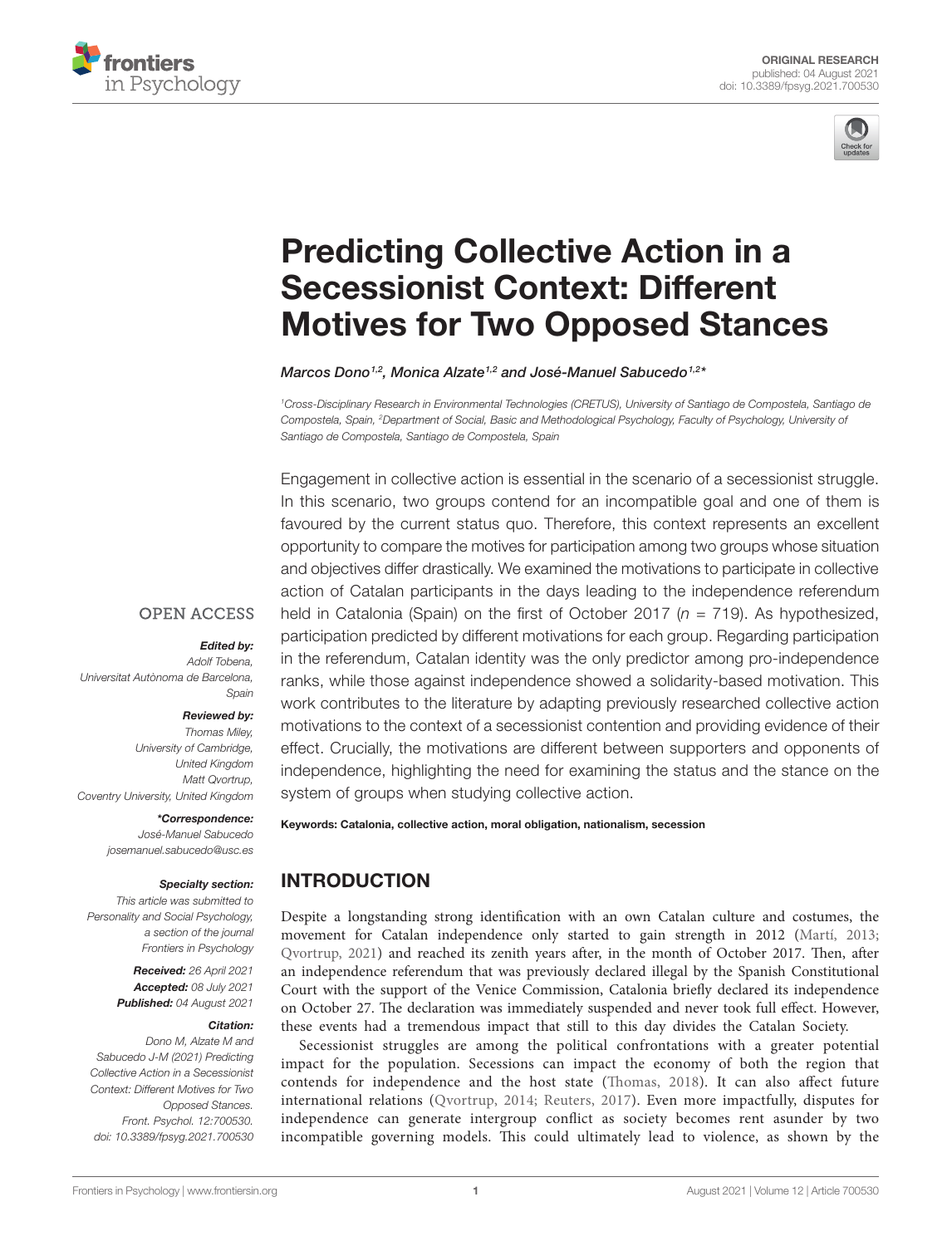relatively recent example of the Irish Troubles [\(Bell, 1993\)](#page-6-0). The conditions as well as the political strategies and narratives that characterize the emergence and success of secessionist movements have been extensively analysed ([Hechter, 1992](#page-7-5); [Qvortrup, 2014;](#page-7-3) [Cetrà and Liñeira, 2018](#page-6-1); [Arrighi, 2019](#page-6-2); Sabucedo et al., 2020). Yet, despite the crucial role collective action has in this scenario, research on psychosocial collective action motives in the context of a secessionist struggle is scarce (for a notable exception, see [Abrams et al., 2020](#page-6-3)).

This study examined the motivations for participation in collective action in favour and against independence and the 1-O referendum in the days before the voting. It is important to clarify that the referendum will be considered as a protest in order to analyse the motivations leading to participation. We consider this to be the best approach as the circumstances surrounding the referendum disqualify it as a regular voting for several reasons: the referendum was declared illegal by the Constitutional Court, the Venice Commission did not endorse the referendum and the control of the voting process (electoral registers, voter identification and counting of votes) was performed by the organizers rather than an impartial body ([BBC, 2017a](#page-6-4); [Gómez, 2017\)](#page-7-7). Moreover, the will of the Spanish Central Government was to not only ignore the result but also avoid the voting taking place at all, as police was deployed to try to stop the event [\(Mateo, 2017](#page-7-8); [Qvortrup, 2021\)](#page-7-1). This scenario would cast, at a minimum, serious doubts among voters that the result of the plebiscite would materialize, and would undoubtedly discouraged the participation of opponents of independence [\(Arrighi, 2019](#page-6-2)).

Aside from examining the motivations leading to participation in collective action in a secessionist context, this research represents an excellent opportunity to compare such motivations for two groups with opposed goals: one of them system challenging and the other system supportive. In this sense, the pro-independence group represents a system-challenging position as they wish to change the current configuration of the Spanish state, while the unionist group could be labelled as system supportive. Not only the pro-independence group wishes to achieve a systemic change, but also several authors have argued that they were able to re-channel the previous system-challenging discourse that arouse after the 2008 economic crisis to build a case against the Spanish state and in favour of Catalan independence [\(Sabucedo et al., 2017](#page-7-9); [Miley, 2019\)](#page-7-10). However, it is important to notice that the pro-independence group was in various respects privileged inside Catalonia. First and foremost, the Catalan Government had been pro-independence for several years at the time of research [\(Qvortrup, 2021\)](#page-7-1) but research also shows that the pro-independence camp in Catalonia is in overall terms of a higher socioeconomic status [\(Miley and](#page-7-11)  [Garvía, 2019](#page-7-11); [Oller et al., 2020\)](#page-7-12). Ultimately, this asymmetry in the situation and aims of both groups should imply that different motivations influence action in a distinct fashion ([Jost](#page-7-13)  [et al., 2017\)](#page-7-13). Previous to the 1-O referendum, only the systemchallenging group had numerously and repeatedly demonstrated ([Burgen, 2012;](#page-6-5) [Kassam, 2015](#page-7-14); [Reuters, 2016;](#page-7-15) [Minder, 2017](#page-7-16)). On the other hand, those against independence rarely engaged in collective action. A circumstance that changed only after the 1-O referendum, when there was a surge of anti-independence mobilizations ([BBC, 2017b\)](#page-6-6).

## Motives for Collective Action Participation in Secessionist Contexts

To this day, three constructs have garnered the most empirical support as motivations for collective action: identity, injustice and efficacy [\(Gamson, 1992;](#page-7-17) [Sturmer and Simon, 2004](#page-7-18); [van](#page-7-19)  [Zomeren et al., 2008](#page-7-19); [Tausch et al., 2011\)](#page-7-20). More recently, other motives have been integrated into explanatory models of collective action. Especially, notable has been the incorporation of moral obligation ([Vilas and Sabucedo, 2012](#page-8-0); [Alberici and Milesi, 2018;](#page-6-7) Sabucedo et al., 2018, [2019](#page-7-22)). Yet these variables may not work straightforwardly in the context of secession, as the nature of the conflict confronts a group that aims to support the current system with one that seeks to challenge it. This is a crucial difference that should influence the importance of each motivation in driving participation [\(Jost et al., 2017\)](#page-7-13). It also implies that some of the motives may have to be reformulated for them to be fully effective. Hereunder, the anticipated impact of the motives for each stance on independence is discussed.

In the context of a secessionist movement, the main social identities confronted are regional and national [\(Hechter, 1992;](#page-7-5) [Abrams et al., 2020](#page-6-3)). Furthermore, identification with both groups – Catalonia and Spain – is possible in this context, most likely among those against independence. Hence, attitudes and behaviour might be determined by people's degree of identification with both groups. In this sense, someone that strongly identifies with both groups will develop what is labelled as a dual identity and would be deterred to act in ways that are judged to be detrimental for one of such identities [\(González and Brown, 2006](#page-7-23)). A testament to the impact of this dual identification is laid up by [Arrighi](#page-6-2)  [\(2019\)](#page-6-2) as he notes that out of all the independence referendums held worldwide between 1980 and 2016, the only three where the option against independence prevailed took place in 'plurinational democracies'. This is exactly the case of Catalonia, which since the re-establishment of Spanish democracy has enjoyed a high degree of self-government [\(Liñeira and Cetrà, 2015;](#page-7-24) [Qvortrup, 2021\)](#page-7-1).

Thus, exclusive identification with Catalonia should promote intention to participate for the pro-independence group, while Spanish and dual identities should have the same effect for people who stand for the unity of Spain. Lack of identification with Spain is anticipated to heighten intention to participate among those in favour of independence as it impedes dualidentification processes ([González and Brown, 2006](#page-7-23)), while identification with Catalonia is anticipated to not be a significant predictor among anti-independence ranks. The reason is that, in a case of dual identity, people against independence would not perceive defending the permanence of Catalonia within Spain as an act that may hinder their Catalan identity as both are integrated in the superordinate Spanish identity.

Regarding injustice, research on collective action participation dynamics showed that, over and above considerations on objective conditions, it was the subjective sense of collective deprivation that consistently predicted engagement in collective action ([Gurr,](#page-7-25)  [1970;](#page-7-25) [Gamson, 1992\)](#page-7-17). Later research has shown that the emotional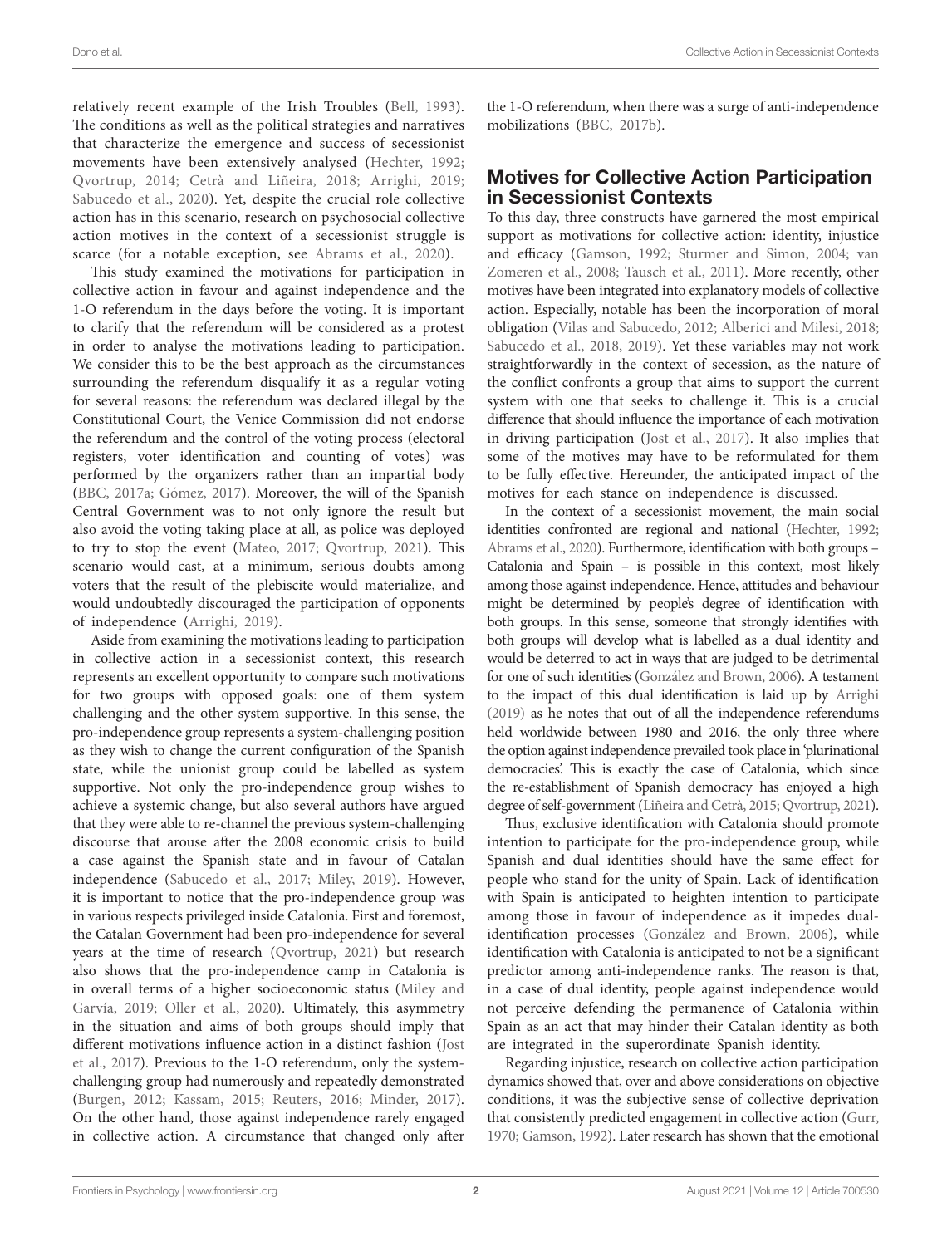dimension of this relative deprivation, labelled affective injustice, emerges a superior predictor of collective action when compared to its strictly cognitive counterpart [\(van Zomeren et al., 2008](#page-7-19)). Negative emotions will then be assessed to represent injustice. However, typical group-based affective injustice measurements may not be comparable in this context, where one group is clearly favoured by the current situation. Since the injustice frame has an adversarial character [\(Gamson, 1992\)](#page-7-17), injustice has been conceptualized as negative emotions towards etiher the Catalan or Spanish Goverment. This conception of injustice appears as especially useful in the Catalan context, where a political climate of severe confrontation between the pro-independence and the unionist camps has emerged in recent years [\(Arrighi, 2019](#page-6-2); [Oller et al., 2019a](#page-7-26)). Collective action is anticipated to be predicted by negative emotions against the Spanish Government for those in favour of independence, and against the Catalan Government for those against secession.

Efficacy is another motivation that may not be directly comparable. People against independence are favoured by the current state of things; therefore, their goal would be to maintain the situation as it is. On the other hand, pro-independence groups seek radical change. Hence, we believe that it may be misleading to compare their levels of perceived efficacy towards a specific goal, despite this being the most common assessment of group efficacy in the literature [\(van Zomeren et al., 2008](#page-7-19)). Alternatively, efficacy is measured using positive emotions, such as hope and optimism as a proxy. These emotions that have been observed to be related to efficacy perceptions and to lead participation ([Just](#page-7-27)  [et al., 2007;](#page-7-27) [Sabucedo and Vilas, 2014;](#page-7-28) [Wlodarczyk et al., 2017](#page-8-1); [Cohen-Chen and Van Zomeren, 2018\)](#page-7-29).

Crucially, a positive emotional climate has recently been found to promote participation in the context of Catalan pro-independence movements through appealing to efficacy perceptions and the belief in a better future [\(Sabucedo et al., 2017\)](#page-7-9). However, hopeful perspectives of the future are more likely to predict participation specifically for those who seek change. Conversely, those against independence seek to maintain a status quo that, under current circumstances, they are likely to perceive as being threatened. For these people to perceive a positive emotional climate would at least mean seeing pro-independence claims as legitimate. Thus, perception of a positive emotional climate should be related to increased intentions to participate for those in favour of independence but not for those against.

Finally, it is necessary to address the role of moral obligation ([Vilas and Sabucedo, 2012;](#page-8-0) [Alberici and Milesi, 2018](#page-6-7); [Sabucedo](#page-7-21)  [et al., 2018\)](#page-7-21). Moral obligation comprises a series of beliefs and moral emotions that motivate people to behave accordingly with one's moral self-guides [\(Sabucedo et al., 2018](#page-7-21)). Rather than reflecting the possession of a given belief or value, moral obligation represents the intensity with which people feel compelled to act upon those values. Crucially, moral obligation represents a personal motivation for behaving accordingly with one's moral values independently of what other agents may think ([Sabucedo et al., 2018\)](#page-7-21). For this reason, it is thought it will equally predict intention to participate across both groups.

Despite having been framed as a protest, participating in the Referendum should be predicted by different motives for

each group. In the case of the pro-independence group, it is expected that it will be predicted by the same motives that lead to a general intention to participate in collective action. However, this is not expected to be the case for those against independence. This is since participating in the referendum – especially when it has been declared illegal – is incongruent with defending the current state configuration. Therefore, voting in the referendum should be interpreted as support for the groups that defend being able to vote on this issue, and not an endorsement of that cause. Previously, collective action in solidarity with another group has found to be motivated by anger towards the group favoured by the status quo [\(Saab](#page-7-30)  [et al., 2015\)](#page-7-30). In this case, we anticipate that feeling aggrieved by the management of the Spanish Government on the Catalan situation will predict intentions to participate in the Referendum as an act of protest claiming for a different approach on the situation. Additionally, we believe that for people against independence to participate in the –previously declared illegal – 1-O Referendum, they should judge the actions of the Catalan Government as legitimate. Hence, the intention to participate in the Referendum by this group should be enhanced by the lack of negative emotions towards the Catalan Government.

Based on the previous arguments, we present the following hypotheses:

*H1*: The *pro-independence* group has a higher intention to participate in both collective action in favour of the independence and the referendum.

*H2*: For the *pro-independence* group low identification with Spain, high identification with Catalonia moral obligation, positive emotional climate and negative emotions towards the Spanish Government result in heightened intention to participate in collective action, including the 1-O referendum.

*H3*: For the *anti-independence* group identification with Spain, moral obligation and affective injustice are related to a stronger intention to participate in collective action in favour of the unity of Spain.

*H4*: For the *anti-independence* group, negative emotions towards the Spanish Government and low negative emotions towards the Catalan Government drive participation in the 1-O referendum.

# MATERIALS AND METHODS

## Procedure and Participants

The present research was approved by the University of Santiago de Compostela Bioethics Committee. Following the indication of [Schönbrodt and Perugini \(2013\)](#page-7-31), a minimum of 250 participants are needed to achieve stable correlations. Thus, the aim was to recruit at least 300 participants from each group (in favour or against independence) to prevent falling short due to missing data. The study was administered as an online survey, and the final sample was composed of 719 Catalan participants (65% women;  $M_{\text{age}} = 33.61$ ;  $SD = 8.58$ ). 300 participants declared to be against independence, while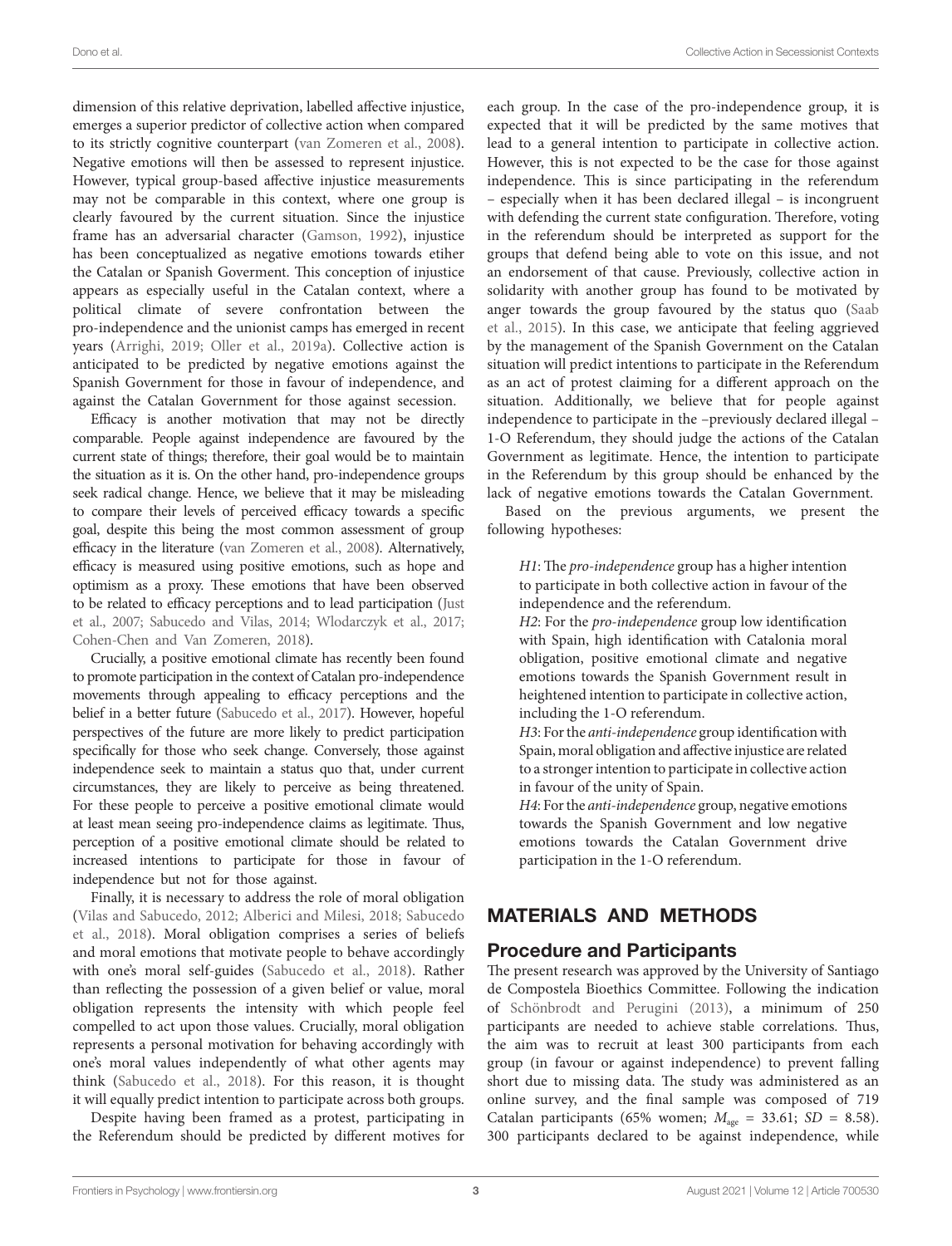419 claimed they were in favour. The questionnaires were adapted to participants' position about independence. For example, when asked about moral obligation and their intention to participate in political protests, participants in favour of independence were asked about fighting for independence. Alternatively, those against independence were enquired about defending the permanence of Catalonia as a Spanish region.

#### Measures

*Stance on independence* was measured by a single item asking whether people were in favour or against the independence of Catalonia.

#### National Identity

Participants indicated how much they identify with both Spain and Catalonia by signalling how much their 'self' overlapped with the Spanish and Catalan flags in a single-item pictorial measure based on the work of [Aron et al. \(1992\).](#page-6-8)

#### Negative Emotions Towards the Adversary

Participants stated how they felt when they thought about the Spanish and Catalan Governments. Two emotions were assessed: *anger* and *outrage*. Items ranged from 1 (nothing) to 7 (very much). Reliability was assessed using Cronbach's alpha ( $\alpha = 0.81$ against Spanish Government;  $\alpha$  = 0.91 against Catalan Government).

#### Positive Emotional Climate

Participants indicated how they perceived the emotional climate of the Catalan society to be positive at that moment by responding to three 7-point Likert items (*hope, joy and solidarity*) form the emotional climate scale by Páez et al. (1997;  $\alpha = 0.83$ ).

#### Moral Obligation

Participants indicated their agreement with statements indicating how morally obligatory was it to engage in certain actions to defend their position about independence (*e.g. to mobilize in favour of Catalonia's independence/permanence of Catalonia in Spain constitutes a moral obligation to oneself*). Moral obligation was measured with 5 items ranged from 1 (totally disagree) to 7 (totally agree;  $\alpha = 0.90$ ; Sabucedo et al., 2018).

#### Intention to Participate in Collective Action

Participants indicated how prone they were to participate in different acts of political protest to defend their position regarding Catalonian independence (e.g. demonstrating, going on strike). The three items ranged from 1 (completely disagree) to 7 (completely agree;  $\alpha = 0.89$ ; [Sabucedo and Arce, 1991](#page-7-33)).

Finally, a single-item measure was used to assess *participation in the 1-O Referendum* ('Will you participate in the 1-O Referendum?').

## RESULTS

A first preliminary analysis of the data was performed by comparing the means of both groups in all introduced variables. A factor ANOVA was performed using stance on independence

as the factor variable (see **[Table 1](#page-3-0)**). Scores for moral obligation, positive emotional climate and negative emotions towards the rival government were all lower for the anti-independence group, as well as intention to participate in both collective action and the referendum. These results are congruent with the greater commitment and emotional activation that an action against the status quo, such as independence, requires.

### Intention to Participate in Collective Action

To explore the motives leading to participation for both actions, data were split based on stance on independence or unity of Spain, and afterwards, all collective action motives were regressed on the *intention to participate in collective action*.

The results for the pro-independence group are presented in **[Table 2](#page-4-0)**, and the following variables turned out to be significant: low identification with Spain, high identification with Catalonia, positive emotional climate, negative emotions towards the Spanish Government and moral obligation. The proposed model yielded an effect size of  $f = 0.39$ , which according to ([Cohen, 1988\)](#page-7-34) benchmark represents a large effect size.

The regression analysis for the anti-independence group is displayed in **[Table 3](#page-4-1)**. As hypothesized, moral obligation and Spanish national identity were significant predictors of collective action intention. It is also significant to point out that in this group, motivations to participate are based neither on the rejection of Catalonian identity nor on negative emotions towards the Catalan Government. This regression analysis also showed a large effect size  $(f^2 = 0.53)$ .

## Intention to Participate in the Independence Referendum

The same motives previously regressed onto intention to participate in collective action were regressed on the intention to participate in the independence referendum that took place the first of October 2017. Since the intention to participate in the referendum

<span id="page-3-0"></span>**TABLE 1** | Results of intergroup comparisons for participation motives variables using factor ANOVA (*n* = 719).

|                                                   | M (SD)                              |                                      |           |
|---------------------------------------------------|-------------------------------------|--------------------------------------|-----------|
|                                                   | Pro-<br>independence<br>$(n = 419)$ | Anti-<br>independence<br>$(n = 300)$ | F(1)      |
| Spanish identity                                  | 1.73 (0.80)                         | 3.36(1.34)                           | 409.7     |
| Catalan identity                                  | 4.09(1.04)                          | 3.23(1.27)                           | $96.2^*$  |
| Negative emotions towards<br>Spanish Government   | 5.28(1.55)                          | 3.83(1.90)                           | $126.5^*$ |
| Negative emotions towards<br>Catalan Government   | 1.69(0.88)                          | 3.99(1.98)                           | $436.5^*$ |
| Positive emotional climate                        | 4.01(0.62)                          | 2.57(0.97)                           | 579.2*    |
| Moral obligation                                  | 4.95 (1.33)                         | 3.62(1.87)                           | $124.5^*$ |
| Intention to participate in<br>collective action  | 5.90(1.30)                          | 3.28(1.80)                           | $506.1*$  |
| Intention to participate in the<br>1-O referendum | 0.88(0.32)                          | 0.31(0.46)                           | $383.0*$  |

\* *p < 0.001. Referendum participation is dummy-coded 0–1 (no participationparticipation).*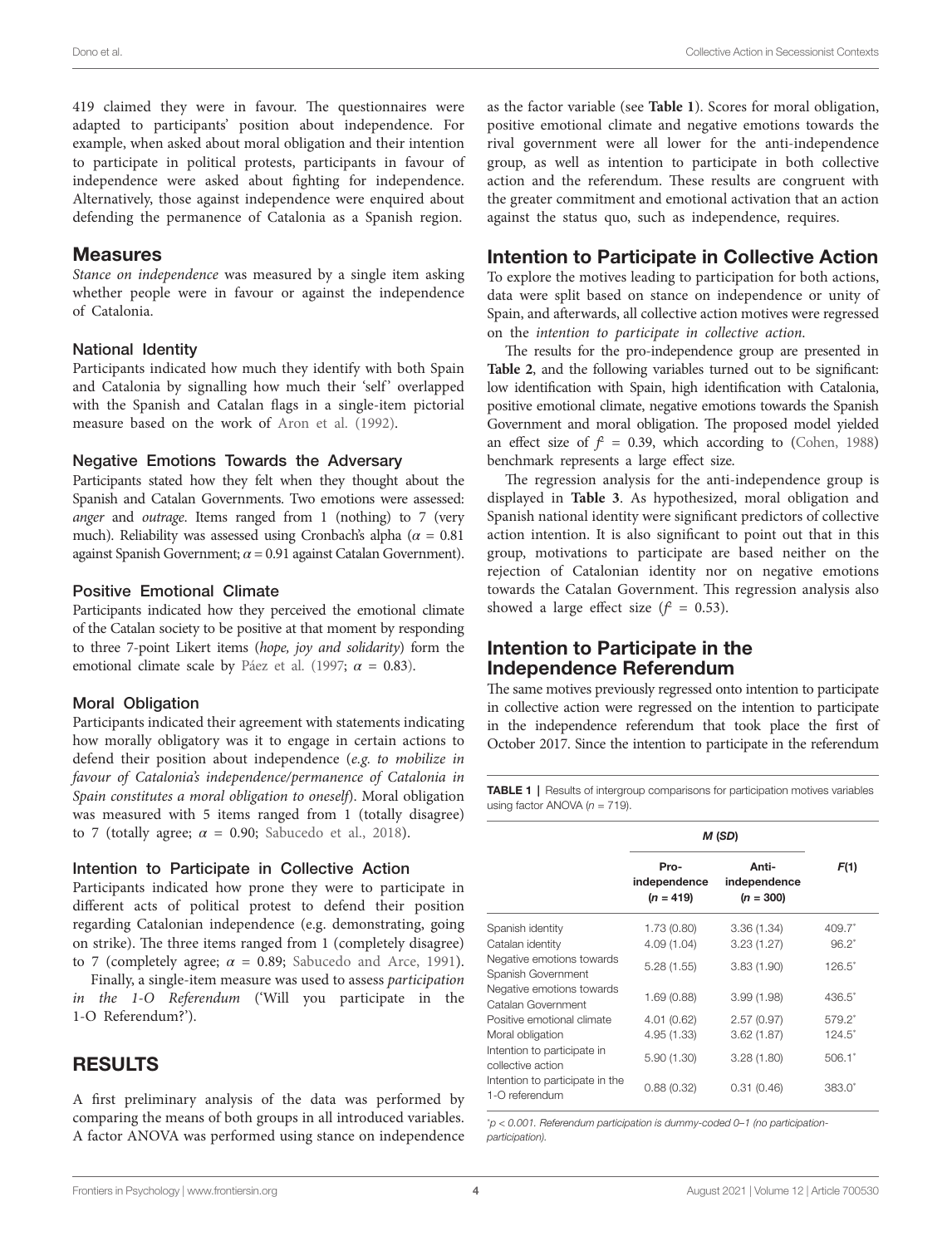<span id="page-4-0"></span>

| <b>TABLE 2</b>   Results of linear regression analysis for intention to participate in |
|----------------------------------------------------------------------------------------|
| collective action in the pro-independence group $(n = 419)$ .                          |

|                                                        | В [95% СЛ                | SE   | $\beta$ | р       | <b>VIF</b> |
|--------------------------------------------------------|--------------------------|------|---------|---------|------------|
| Spanish identity                                       | $-0.20$ $(-0.34, -0.06)$ | 0.07 | $-0.12$ | 0.005   | 1.19       |
| Catalan identity                                       | 0.13(0.02, 0.25)         | 0.06 | 0.11    | 0.026   | 1.36       |
| Negative emotions<br>towards the Spanish<br>Government | 0.11(0.04, 0.18)         | 0.03 | 0.13    | 0.003   | 1.11       |
| Negative emotions<br>towards the Catalan<br>Government | $0.04 (-0.08, 0.16)$     | 0.06 | 0.02    | 0.537   | 1.15       |
| Positive emotional<br>climate                          | 0.36(0.17, 0.55)         | 0.09 | 0.17    | < 0.001 | 1.29       |
| Moral obligation                                       | 0.27(0.18, 0.37)         | 0.04 | 0.28    | < 0.001 | 1.49       |
| $E(R) = 27.0 \text{ m} < 0.001$ Adjusted $D^2 = 0.29$  |                          |      |         |         |            |

 $F(6) = 27.9$ ,  $p < 0.001$ , Adjusted  $R^2 = 0.28$ .

<span id="page-4-1"></span>TABLE 3 | Results of linear regression analysis for intention to participate in collective action in the anti-independence group  $(n = 300)$ .

|                                                        | В [95% СЛ               | SE   | $\beta$ | р       | <b>VIF</b> |
|--------------------------------------------------------|-------------------------|------|---------|---------|------------|
| Spanish identity                                       | 0.18(0.01, 0.36)        | 0.09 | 0.14    | 0.043   | 2.13       |
| Catalan identity                                       | $0.04 (-0.11, 0.20)$    | 0.07 | 0.03    | 0.564   | 1.40       |
| Negative emotions<br>towards the Spanish<br>Government | $-0.02$ $(-0.13, 0.09)$ | 0.05 | $-0.02$ | 0.746   | 1.55       |
| Negative emotions<br>towards the Catalan<br>Government | $0.04 (-0.06, 0.15)$    | 0.05 | 0.05    | 0.451   | 1.74       |
| Positive emotional<br>climate                          | $0.10 (-0.12, 0.32)$    | 0.11 | 0.05    | 0.378   | 1.71       |
| Moral obligation                                       | 0.48(0.36, 0.60)        | 0.06 | 0.50    | < 0.001 | 1.87       |

*F(6) = 27.9, p < 0.001, Adjusted R2 = 0.35.*

was measured binomially, the chosen analysis was binary logistic regression. The model for the pro-independence group showed a correct classification index of 88.1%. Only Catalan identity provided a significant odds-ratio (see **[Table 4](#page-4-2)**).

As for the anti-independence group, the model's correct classification index amounted to 74.3%. In this case, the model yielded three significant odd-ratio values. Low Spanish national identification, low negative emotions towards the Catalan Government and high negative emotions towards the Spanish Government all promoted participation in the referendum (see **[Table 5](#page-4-3)**).

## **DISCUSSION**

The present paper sought to test the psychosocial motivations leading to collective action participation in a secessionist context. To achieve this, data were gathered in Catalonia in the days prior to the 1-O independence referendum in 2017. The first contribution of the present work is that the motivations hereby examined remain relevant in a context of secessionist struggle, replicating findings from previous research that used these motives in other contexts ([van Zomeren et al., 2008;](#page-7-19) [Sabucedo](#page-7-21)  [et al., 2018\)](#page-7-21). This represents a novel contribution as some of the collective action frames have been adapted for the specific case of a secessionist struggle.

<span id="page-4-2"></span>TABLE 4 | Results of binary logistic regression analysis for intention to participate in the 1-O referendum in the pro-independence group  $(n = 419)$ .

| в       | SE   | $Exp(B)$ [95% $C$ <i>I</i> ] | р       |
|---------|------|------------------------------|---------|
| $-0.36$ | 0.20 | 0.69(0.46, 1.03)             | 0.073   |
| O 71    | 0.15 | 2.03 (1.49, 2.77)            | < 0.001 |
| $-0.21$ | 011  | 0.80(0.64, 1.01)             | 0.053   |
|         |      |                              |         |
| $-0.09$ | 0.16 | 0.91(0.66, 1.24)             | 0.568   |
|         |      |                              |         |
| 0.14    | 0.28 | 1.15 (0.65, 2.02)            | 0.627   |
| 0.10    | 0.13 | 1.10 (0.84, 1.44)            | 0.466   |
|         |      |                              |         |

*χ2 = 38.99, p < 0.001, Nagelkerke's Pseudo-R2 = 0.17.*

<span id="page-4-3"></span>TABLE 5 | Results of binary logistic regression analysis for intention to participate in the 1-O referendum in the anti-independence group  $(n = 300)$ .

|                                                        | в       | SE   | $Exp(B)$ [95% $C/I$ ] | р       |
|--------------------------------------------------------|---------|------|-----------------------|---------|
| Spanish identity                                       | $-0.37$ | 0.16 | 0.68(0.50, 0.93)      | 0.021   |
| Catalan identity                                       | 0.14    | 0.16 | 1.15 (0.84, 1.58)     | 0.365   |
| Negative emotions<br>towards the Spanish<br>Government | 0.35    | 0.10 | 1.42 (1.17, 1.73)     | < 0.001 |
| Negative emotions<br>towards the Catalan<br>Government | $-0.39$ | 0.10 | $0.67$ (0.55, 0.83)   | < 0.001 |
| Positive emotional<br>climate                          | 0.30    | 0.19 | 1.34 (0.93, 1.95)     | 0.115   |
| Moral obligation                                       | 0.04    | 0.10 | 1.04 (0.84, 1.28)     | 0.684   |

*χ2 = 84.59, p < 0.001, Nagelkerke's Pseudo-R2 = 0.34.*

Yet, the main objective of this research was to test whether these two groups differed in their motivation to participate. This was indeed the case, as the motivational setting between groups in favour and against independence differed: while all motivations were significant predictors for those in favour of independence, some of them failed to drive those against secession to participate. As hypothesized, the perception of a positive emotional climate revolving around hope in the future did predict collective action for the pro-independence group, but not the anti-independence group. These positive emotions may be the result of having the Catalan regional government, and all its resources in favour of the independence cause and the perception that the Spanish Government would end up giving in in that confrontation ([Sabucedo et al., 2017](#page-7-9)). On the contrary, non-independence people were more concerned about the tension that was being experienced and the one that could come. These results dovetail previous findings about the impact of positive affect in driving political participation in a secessionist context ([Sabucedo et al., 2017;](#page-7-9) [Oller et al., 2019b\)](#page-7-35).

More surprising is the fact that motivational schemas also differ on the significance of negative emotions towards the adversary, as the anti-independence group is not motivated by negative emotions against the Catalan Government. A potential explanation for this finding may be that the effect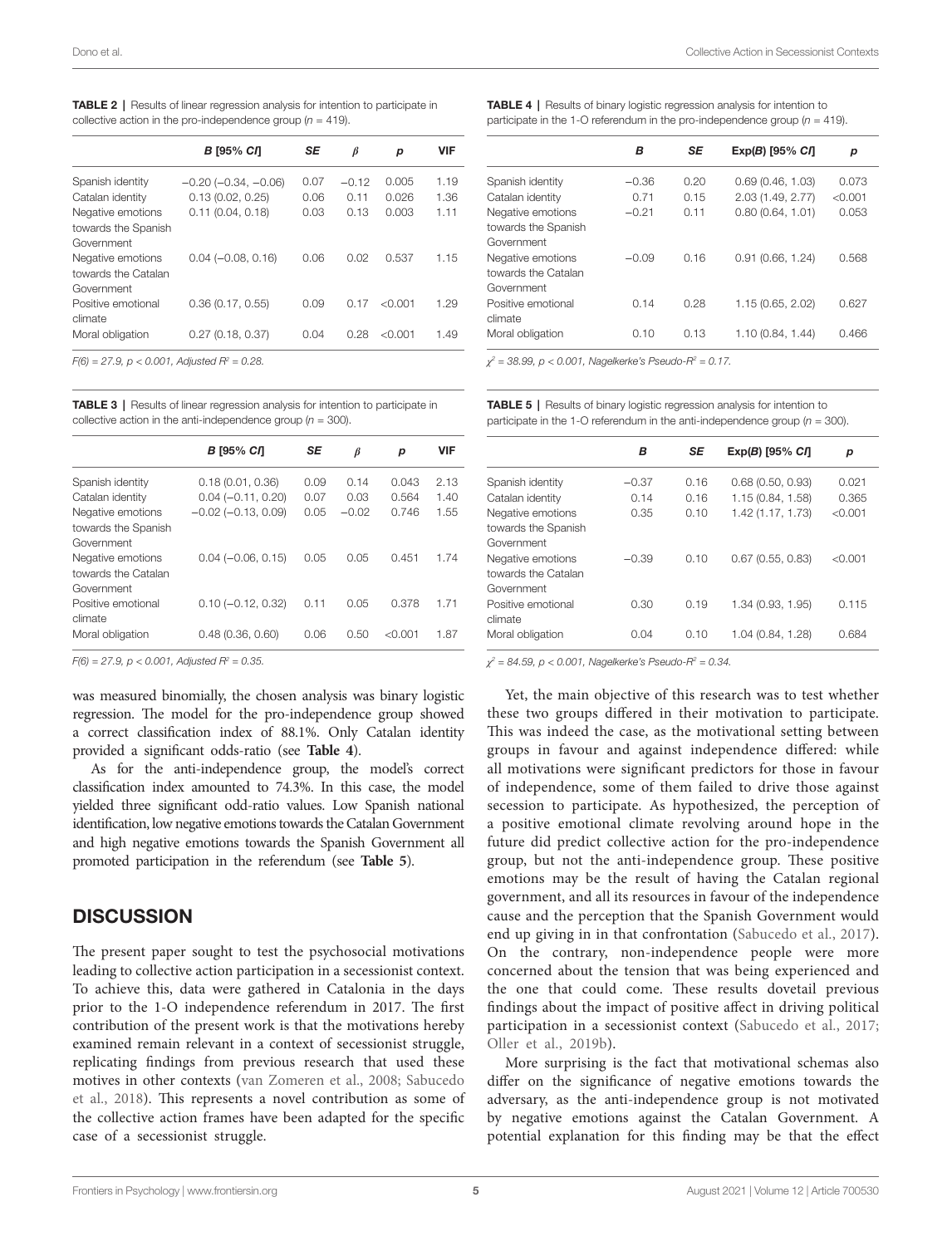of group-based anger is moderated by a perception of threat to the status quo. Therefore, anger will not be sufficient to promote system-supportive collective action by a systemsupportive group if that group perceives the acts of the rival group as non-threatening to the current status quo. Moreover, the overall level of anger against the Catalan Government shown by unionists  $(M = 3.99, SE = 1.98)$  was much lower (and only slightly over the midpoint of the scale) than the anger level that the pro-independence camp showed against the Spanish Government ( $M = 5.28$ ,  $SE = 1.55$ ). Both the argument and the findings are coherent with the role of anger as an emotional response to threat [\(Neuman et al., 2007](#page-7-36); [Neuberg et al., 2011](#page-7-37); [Marcus et al., 2019\)](#page-7-38). Also endorsing the thesis hereby posited, recent research has shown that groups perceiving threats against them feel more anger, which leads them to a higher willingness to participate [\(Gutierrez et al.,](#page-7-39)  [2019\)](#page-7-39). The capital role of threat has also been attested in qualitative research, where it has been defined by activists as a 'pre-condition to get up from the couch' ([Kleres and Wettergren,](#page-7-40)  [2017,](#page-7-40) p. 512). Also supporting this argument is the fact that the first massive demonstration against independence took place only after the 1-O referendum and the brief declaration of independence that followed [\(BBC, 2017b\)](#page-6-6) when the threat would seem more obvious.

The final difference found in the motivational configuration of the groups refers to the identity variable. Pro-independence collective action is predicted positively by national Catalan identity and negatively national Spanish identity. On the other hand, participation among those against independence is only predicted – positively – by identification with Spain. This supports the hypothesis that action supportive of secession will be deterred by a dual-identification process, as the success of such actions will be detrimental for one of the two identities ([González and Brown, 2006](#page-7-23)).

Finally, moral obligation did predict collective action for both groups. This finding highlights the importance of moral obligation as a predictor of collective action ([Vilas and](#page-8-0)  [Sabucedo, 2012;](#page-8-0) [Sabucedo et al., 2019](#page-7-22)), and it also supports the idea that moral concerns equally motivate behaviour regardless of specific beliefs [\(Schein and Gray, 2017](#page-7-41); [Dono et al., 2018](#page-7-42)).

Regarding participation in the referendum, the results did not support our hypotheses in what refers to the pro-independence group. Participation on the referendum was conceived as a collective action and thus was anticipated to be explained by the same variables that should predict intention to participate. However, only identification with Catalonia significantly predicted voting for pro-independence people. This is caused by a ceiling effect that may respond to the perception of the referendum as a '*once in a lifetime*' opportunity. Another contributing factor may be the recent example of Scotland, where the victory of the permanence in the United Kingdom was then argued to settle the secessionist conundrum.

The results concerning participation in the referendum by anti-independence group partially supported our hypothesis. This is so as participation was predicted by negative emotions towards

the Spanish Government and by low negative emotions towards the Catalan Government, but also – unexpectedly – by low identification with Spain. We believe this profile reflects an individual that is discontent with the treatment that the Spanish Government has given to the situation. Therefore, participating in the referendum is conceived as a solidary symbolic act to claim for a different management of the situation. Results also manifest that the voting was not framed as a binding referendum for the anti-independence group, as participation was not driven by a will to defend the current state configuration (i.e. moral obligation). The findings about the motivation of anti-independence people to participate in the referendum also replicate the role of negative emotions as an important motive for solidarity-based collective action [\(Saab et al., 2015](#page-7-30)).

# Shortcomings and Future Directions

The variables included in our survey were able to generate significant predictive models of people's participation in collective action and the 2017 1-O referendum, providing relevant information about people's psychosocial underpinnings to participate in such events. However, our study also displays some limitations. Importantly, the sample had young adults overrepresented. Additionally, although required by the very nature of the study, the research was performed exclusively with Spanish/Catalan participants, which raises questions on the degree of generalizability of the results.

Considering future research, other variables may be worth exploring as motives for collective action in this context. For instance, something that may shape intentions to participate in such a context is the perception of third-party support. The success of secessionist movements has been deemed to depend on third-party acknowledgement ([Hechter, 1992;](#page-7-5) [Heraclides, 2012](#page-7-43); [Buchanan, 2017](#page-6-9)). However, to the best of our knowledge, this has not been examined as a motivation for collective action. Are people in a secessionist struggle encouraged to participate in collective action by perceived third-party support as it heightens efficacy feelings? Or are they driven by the perception of lack of support as it makes injustice more acute? This seems an interesting avenue to explore when it comes to political participation, even outside of a secessionist context.

Finally, we would like to suggest another potential avenue for research regarding secessionist collective action. Secession ultimately means taking a very drastic action through which one's in-group is detached from a previous superordinate group in which it was formerly included. According to this logic, we believe that a potential explanation for the arising of secessionist attitudes can be explained through the quest of significance. This construct is defined as the aspiration people have to matter and be relevant within their social environment ([Kruglanski and Orehek, 2011](#page-7-44)). It is hereby proposed that secessionism could be a strategy to fight feelings of irrelevance, as splitting from the previous superordinate identity will confer the opportunity to define the new, seceded identity in specific terms that may reassure personal worth and purpose.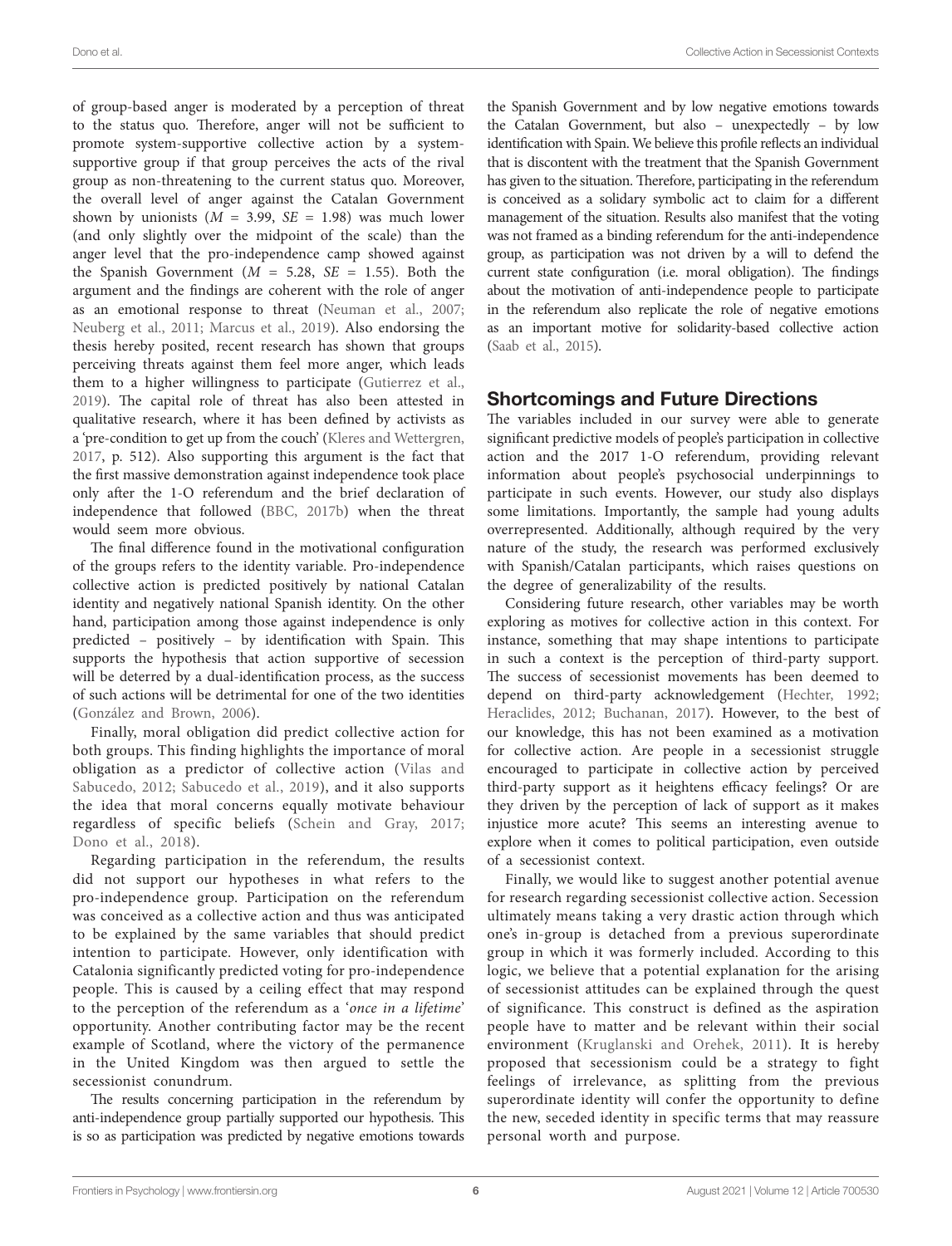# **CONCLUSION**

In the present work, some of the most empirically supported motivations for participating in collective action ([van Zomeren et al., 2008;](#page-7-19) [Sabucedo et al., 2019\)](#page-7-22) have been successfully adapted to compare the potential engagement of two groups in secession-related collective action. Particularly, the motivations of identity, efficacy and injustice have been conceptualized in a different fashion than usual, seeking to guarantee an optimum comparison between the groups. For the most part, the results support the hypotheses formulated, including those regarding the different motivations for collective action participation in each group. Secessionist struggles provide a paradigmatic case of two groups with opposite goals, where one of them wants to maintain the status quo, while the other seeks to challenge it.

Despite political debates around most issues confront system-challenging and system-supportive positions, only recently scholars have called for an examination of this circumstance [\(Jost et al., 2017](#page-7-13)). The approach by [Jost et al.](#page-7-13)  [\(2017\)](#page-7-13) describes how system justification influences the motives that lead system-supportive and system-challenging members to collective action participation and has recently gathered empirical support ([Osborne et al., 2019](#page-7-45)). The present research extends these findings as it shows that, under certain circumstances, some motivations may work only for one of such groups, as it is the case of affective injustice and positive emotions in this research. It seems that dual-identity groups that support the current juridic configuration of the state may need to perceive an evident threat to either that configuration or their social identity for their grievances to drive them into action. Besides, the fact that they are already in the desired position nullifies the motivating effect that positive emotions may have. The only motivations that remain significant predictors for the system-supportive group are identity and moral obligation. Hence, individuals highly committed with their group and those driven by moral concern seem disposed to participate in any circumstance. This supports the argument of both these motivations being specially important driving factors for participation ([van Zomeren et al., 2008](#page-7-19); [Sabucedo et al., 2018\)](#page-7-21).

## **REFERENCES**

- <span id="page-6-3"></span>Abrams, D., Travaglino, G. A., Grant, P. R., Templeton, A., Bennett, M., and Lalot, F. (2020). Mobilizing IDEAS in the Scottish referendum: predicting voting intention and well-being with the identity-deprivation-efficacy-actionsubjective well-being model. *Br. J. Soc. Psychol.* 59, 425–446. doi: [10.1111/](https://doi.org/10.1111/bjso.12355) [bjso.12355](https://doi.org/10.1111/bjso.12355)
- <span id="page-6-7"></span>Alberici, A. I., and Milesi, P. (2018). Online discussion and the moral pathway to identity politicization and collective action. *Eur. J. Psychol.* 14, 143–158. doi: [10.5964/ejop.v14i1.1507](https://doi.org/10.5964/ejop.v14i1.1507)
- <span id="page-6-8"></span>Aron, A., Aron, E. N., and Smollan, D. (1992). Inclusion of other in the self scale and the structure of interpersonal closeness. *J. Pers. Soc. Psychol.* 63, 596–612. doi: [10.1037/0022-3514.63.4.596](https://doi.org/10.1037/0022-3514.63.4.596)
- <span id="page-6-2"></span>Arrighi, J.-T. (2019). 'The people, year zero:' secessionism and citizenship in Scotland and Catalonia. *Ethnopolitics* 18, 278–297. doi: [10.1080/17449057.](https://doi.org/10.1080/17449057.2019.1585091) [2019.1585091](https://doi.org/10.1080/17449057.2019.1585091)

Contentions for secession have great potential implications for society and pose the risk of stagnating and even becoming violent conflicts. Thus, a great deal of attention needs to be directed at seeking a satisfactory and peaceful solution to these conundrums. Understanding how and why collective action motivations differ between the groups in contention is a key part of reaching such a solution, but it should also be applied to other political controversies. Politics usually confront those who seek change against those who resist it: neglecting how these opposing stances shape their motivation to participate in collective action is bound to produce imprecise knowledge.

# DATA AVAILABILITY STATEMENT

The raw data supporting the conclusions of this article will be made available by the authors, without undue reservation.

## ETHICS STATEMENT

The studies involving human participants were reviewed and approved by Bioethics Committee of the University of Santiago de Compostela. The patients/participants provided their written informed consent to participate in this study.

# AUTHOR CONTRIBUTIONS

All authors listed have made a substantial, direct and intellectual contribution to the work, and approved it for publication.

## FUNDING

The authors belong to the Galician Competitive Research Group GRC/GPC2016-017-GI-1456, COSOYPA, and to the CRETUS Strategic Partnership (AGRUP2015/02). These programmes are co-funded by FEDER (UE) and the Consellería de Cultura, Educación e Ordenación Universitaria of the Xunta de Galicia (Spain).

- <span id="page-6-4"></span>BBC (2017a). Catalan referendum: region's independence "in matter of days." BBC News. Available at: <https://www.bbc.com/news/world-europe-41493014> (Accessed October 4, 2017).
- <span id="page-6-6"></span>BBC (2017b). Huge Barcelona rally for Spanish unity. Available at: <https://www.bbc.com/news/world-europe-41794087> (Accessed October 29, 2017).
- <span id="page-6-0"></span>Bell, J. B. (1993). *The Irish Troubles: A Generation of Violence 1967–1992. 1st Edn.* New York: St Martins Press.
- <span id="page-6-9"></span>Buchanan, A. (2017). "Secession," in *The Stanford Encyclopedia of Philosophy (Fall 2017)*. ed. E. N. Zalta (Stanford, CA: Metaphysics Research Lab, Stanford University).
- <span id="page-6-5"></span>Burgen, S. (2012). Catalan independence rally brings barcelona to a standstill. The guardian. Available at: [https://www.theguardian.com/world/2012/sep/11/](https://www.theguardian.com/world/2012/sep/11/catalan-independence-rally-barcelona) [catalan-independence-rally-barcelona](https://www.theguardian.com/world/2012/sep/11/catalan-independence-rally-barcelona) (Accessed September 11, 2012).
- <span id="page-6-1"></span>Cetrà, D., and Liñeira, R. (2018). Breaking-up within Europe: sub-state nationalist strategies in multilevel polities. *J. Common Mark. Stud.* 56, 717–729. doi: [10.1111/jcms.12710](https://doi.org/10.1111/jcms.12710)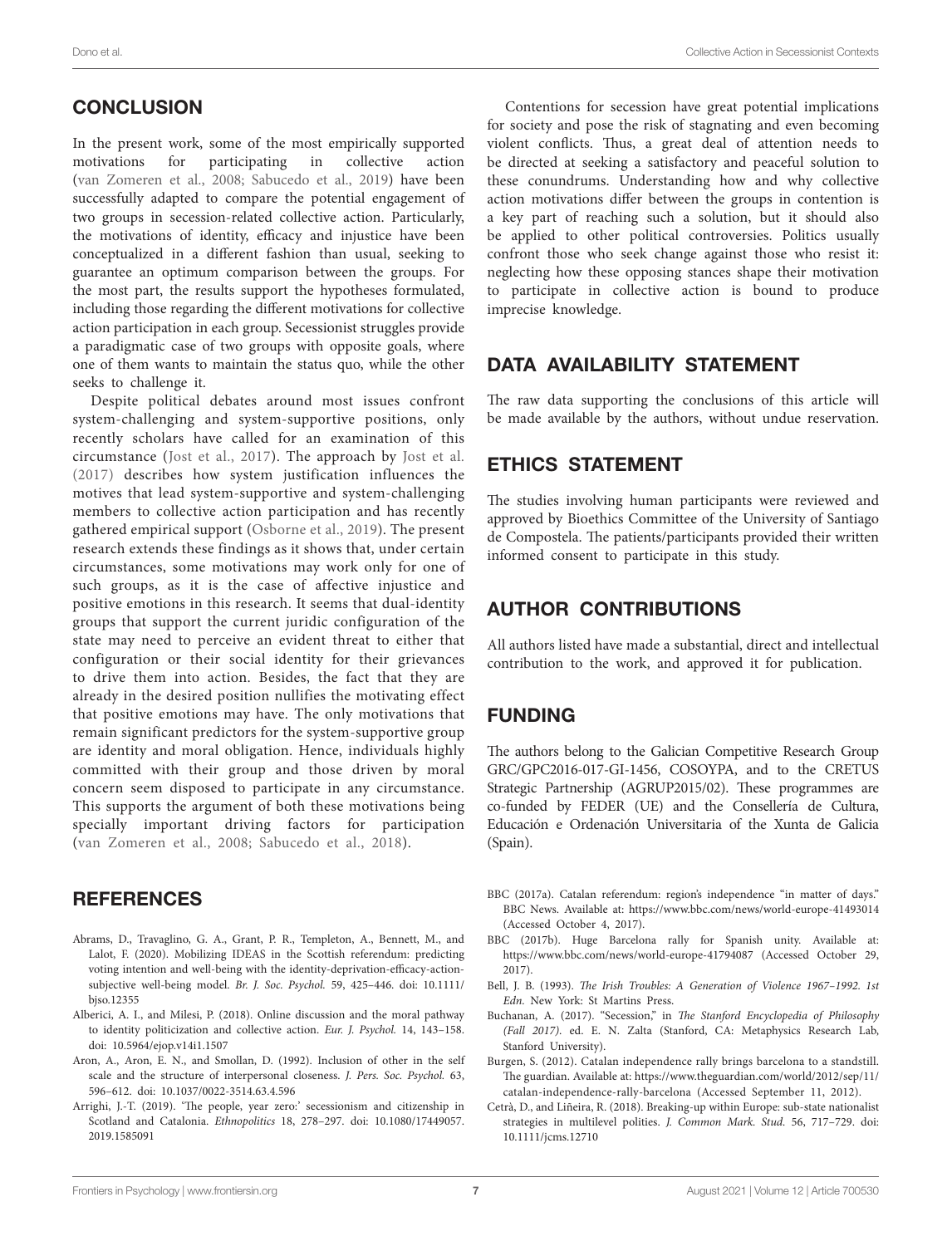- <span id="page-7-34"></span>Cohen, J. (1988). *Statistical Power Analysis for the Behavioral Sciences*. New York: L. Erlbaum Associates.
- <span id="page-7-29"></span>Cohen-Chen, S., and Van Zomeren, M. (2018). Yes we can? Group efficacy beliefs predict collective action, but only when hope is high. *J. Exp. Soc. Psychol.* 77, 50–59. doi: [10.1016/j.jesp.2018.03.016](https://doi.org/10.1016/j.jesp.2018.03.016)
- <span id="page-7-42"></span>Dono, M., Alzate, M., Seoane, G., and Sabucedo, J. M. (2018). Development and validation of the monopoly on truth scale. a measure of political extremism. *Psicothema* 30, 330–336. doi: [10.7334/psicothema2017.423](https://doi.org/10.7334/psicothema2017.423)
- <span id="page-7-17"></span>Gamson, W. A. (1992). *Talking Politics*. New York, NY, USA: Cambridge University Press.
- <span id="page-7-7"></span>Gómez, R. G. (2017). El Acento | El censo de la consulta: ataque al 'habeas data.' El País. Available at: [https://elpais.com/elpais/2017/10/06/](https://elpais.com/elpais/2017/10/06/opinion/1507313020_384368.html) [opinion/1507313020\\_384368.html](https://elpais.com/elpais/2017/10/06/opinion/1507313020_384368.html) (Accessed October 9, 2017).
- <span id="page-7-23"></span>González, R., and Brown, R. (2006). Dual identities in intergroup contact: group status and size moderate the generalization of positive attitude change. *J. Exp. Soc. Psychol.* 42, 753–767. doi: [10.1016/j.jesp.2005.11.008](https://doi.org/10.1016/j.jesp.2005.11.008)
- <span id="page-7-25"></span>Gurr, T. R. (1970). *Why Men Rebel*. New York: Routledge.
- <span id="page-7-39"></span>Gutierrez, A., Ocampo, A. X., Barreto, M. A., and Segura, G. (2019). Somos Más: how racial threat and anger mobilized Latino voters in the Trump era. *Polit. Res. Q.* 72, 960–975. doi: [10.1177/1065912919844327](https://doi.org/10.1177/1065912919844327)
- <span id="page-7-5"></span>Hechter, M. (1992). The dynamics of secession. *Acta Sociol.* 35, 267–283. doi: [10.1177/000169939203500401](https://doi.org/10.1177/000169939203500401)
- <span id="page-7-43"></span>Heraclides, A. (2012). *The Self-Determination of Minorities in International Politics*. New York: Routledge.
- <span id="page-7-13"></span>Jost, J. T., Becker, J., Osborne, D., and Badaan, V. (2017). Missing in (collective) action: ideology, system justification, and the motivational antecedents of two types of protest behavior. *Curr. Dir. Psychol. Sci.* 26, 99–108. doi: [10.1177/0963721417690633](https://doi.org/10.1177/0963721417690633)
- <span id="page-7-27"></span>Just, M. R., Crigler, A. N., and Belt, T. L. (2007). "Don't give up hope: emotions, candidate appraisals, and votes," in *The Affect Effect: Dynamics of Emotion in Political Thinking and Behavior*. eds. R. W. Neuman, G. E. Marcus, A. N. Crigler and M. MacKuen (Chicago, USA: University of Chicago Press), 231–259.
- <span id="page-7-14"></span>Kassam, A. (2015). Catalans fill streets in barcelona for pro-independence rally. The guardian. Available at: [https://www.theguardian.com/world/2015/sep/11/](https://www.theguardian.com/world/2015/sep/11/catalonia-pro-independence-rally-barcelona-spain) [catalonia-pro-independence-rally-barcelona-spain](https://www.theguardian.com/world/2015/sep/11/catalonia-pro-independence-rally-barcelona-spain) (Accessed September 11, 2015).
- <span id="page-7-40"></span>Kleres, J., and Wettergren, Å. (2017). Fear, hope, anger, and guilt in climate activism. *Soc. Mov. Stud.* 16, 507–519.
- <span id="page-7-44"></span>Kruglanski, A. W., and Orehek, E. (2011). "The role of the quest for personal significance in motivating terrorism," in *The Psychology of Social Conflict and Aggression*. eds. J. Forgas, A. Kruglanski and K. Williams (New York: Psychology Press).
- <span id="page-7-24"></span>Liñeira, R., and Cetrà, D. (2015). The independence case in comparative perspective. *Polit. Q.* 86, 257–264. doi: [10.1111/1467-923X.12157](https://doi.org/10.1111/1467-923X.12157)
- <span id="page-7-38"></span>Marcus, G. E., Valentino, N. A., Vasilopoulos, P., and Foucault, M. (2019). Applying the theory of affective intelligence to support for authoritarian policies and parties. *Polit. Psychol.* 40, 109–139. doi: [10.1111/pops.12571](https://doi.org/10.1111/pops.12571)
- <span id="page-7-0"></span>Martí, D. (2013). The 2012 catalan election: the first step towards independence? *Reg. Fed. Stud.* 23, 507–516. doi: [10.1080/13597566.2013.806302](https://doi.org/10.1080/13597566.2013.806302)
- <span id="page-7-8"></span>Mateo, J. J. (2017). Rajoy advierte a la Generalitat: "Nos van a obligar a lo que no queremos llegar." El País. Available at: [https://elpais.com/](https://elpais.com/politica/2017/09/15/actualidad/1505476807_083284.html) [politica/2017/09/15/actualidad/1505476807\\_083284.html](https://elpais.com/politica/2017/09/15/actualidad/1505476807_083284.html) (Accessed September 16, 2017).
- <span id="page-7-10"></span>Miley, T. J. (2019). Represión y resistencia en Cataluña. *Rev. Int. Sociol.* 77:e144. doi: [10.3989/ris.2019.77.4.19.007](https://doi.org/10.3989/ris.2019.77.4.19.007)
- <span id="page-7-11"></span>Miley, T. J., and Garvía, R. (2019). Conflict in catalonia: a sociological approximation. *Genealogy* 3:56. doi: [10.3390/genealogy3040056](https://doi.org/10.3390/genealogy3040056)
- <span id="page-7-16"></span>Minder, R. (2017). Protest in catalonia adds to pressure before independence vote. The New York Times. Available at: [https://www.nytimes.com/2017/09/11/](https://www.nytimes.com/2017/09/11/world/europe/barcelona-catalonia-independence-demonstration.html) [world/europe/barcelona-catalonia-independence-demonstration.html](https://www.nytimes.com/2017/09/11/world/europe/barcelona-catalonia-independence-demonstration.html) (Accessed December 22, 2017).
- <span id="page-7-37"></span>Neuberg, S. L., Kenrick, D. T., and Schaller, M. (2011). Human threat management systems: self-protection and disease avoidance. *Neurosci. Biobehav. Rev.* 35, 1042–1051. doi: [10.1016/j.neubiorev.2010.08.011](https://doi.org/10.1016/j.neubiorev.2010.08.011)
- <span id="page-7-36"></span>Neuman, W. R., Marcus, G. E., Crigler, A. N., and MacKuen, M. (2007). *The Affect Effect: Dynamics of Emotion in Political Thinking and Behavior. 1st Edn.* Chicago, USA: University of Chicago Press.
- <span id="page-7-26"></span>Oller, J. M., Satorra, A., and Tobeña, A. (2019a). Unveiling pathways for the fissure among secessionists and unionists in catalonia: identities, family

language, and media influence. *Palgrave Comm.* 5, 1–13. doi: [10.1057/](https://doi.org/10.1057/s41599-019-0357-z) [s41599-019-0357-z](https://doi.org/10.1057/s41599-019-0357-z)

- <span id="page-7-35"></span>Oller, J. M., Satorra, A., and Tobeña, A. (2019b). Secessionists vs. unionists in catalonia: mood, emotional profiles and beliefs about secession perspectives in two confronted communities. *Psychology* 10, 336–357. doi: [10.4236/](https://doi.org/10.4236/psych.2019.103024) [psych.2019.103024](https://doi.org/10.4236/psych.2019.103024)
- <span id="page-7-12"></span>Oller, J. M., Satorra, A., and Tobeña, A. (2020). Privileged rebels: a longitudinal analysis of distinctive economic traits of catalonian secessionism. *Genealogy* 4:19. doi: [10.3390/genealogy4010019](https://doi.org/10.3390/genealogy4010019)
- <span id="page-7-45"></span>Osborne, D., Jost, J. T., Becker, J. C., Badaan, V., and Sibley, C. G. (2019). Protesting to challenge or defend the system? A system justification perspective on collective action. *Eur. J. Soc. Psychol.* 49, 244–269. doi: [10.1002/ejsp.2522](https://doi.org/10.1002/ejsp.2522)
- <span id="page-7-32"></span>Páez, D., Ruiz, J. I., Gailly, O., Kornblit, A. L., Wiesenfeld, E., and Vidal, C. M. (1997). Clima emocional: su concepto y medición mediante una investigación transcultural. *Revista de Psicología Social* 12, 79–98. doi: [10.1174/021347497320892045](https://doi.org/10.1174/021347497320892045)
- <span id="page-7-3"></span>Qvortrup, M. (2014). *Referendums and Ethnic Conflict*. Philadelphia, PA: University of Pennsylvania Press.
- <span id="page-7-1"></span>Qvortrup, M. (2021). "The 2017 Catalan referendum in comparative perspective," in *The Palgrave Handbook of European Referendums*. ed. J. Smith (New York NY: Palgrave Macmillan), 307–324.
- <span id="page-7-15"></span>Reuters (2016). Hundreds of thousands of catalans stage independence protests. The guardian. Available at: [https://www.theguardian.com/world/2016/sep/12/](https://www.theguardian.com/world/2016/sep/12/hundreds-of-thousands-of-catalans-stage-independence-protests) [hundreds-of-thousands-of-catalans-stage-independence-protests](https://www.theguardian.com/world/2016/sep/12/hundreds-of-thousands-of-catalans-stage-independence-protests) (Accessed September 12, 2016).
- <span id="page-7-4"></span>Reuters (2017). Independent catalonia would need to apply to join EU: juncker. Reuters. Available at: [https://www.reuters.com/article/us-spain-politics-eu](https://www.reuters.com/article/us-spain-politics-eu-idUSKCN1BP210)[idUSKCN1BP210](https://www.reuters.com/article/us-spain-politics-eu-idUSKCN1BP210) (Accessed September 14, 2017).
- <span id="page-7-30"></span>Saab, R., Tausch, N., Spears, R., and Cheung, W. (2015). Acting in solidarity: testing an extended dual pathway model of collective action by bystander group members. *Br. J. Soc. Psychol.* 54, 539–560. doi: [10.1111/bjso.12095](https://doi.org/10.1111/bjso.12095)
- <span id="page-7-6"></span>Sabucedo, J. M., Alzate, M., and Gómez-Román, C. (2020). *Extremismo e Secessionismo en Contextos de crise. O Movemento Independentista na Cataluña.: Vol. Psicologia dos Extremismos Politicos. Vozes*. eds. D. U. Hur and J. M. Sabucedo (Vozes), 16–41.
- <span id="page-7-33"></span>Sabucedo, J. M., and Arce, C. (1991). Types of political participation: a multidimensional analysis. *Eur J Polit Res* 20, 93–102. doi: [10.1111/j.1475-6765.1991.tb00257.x](https://doi.org/10.1111/j.1475-6765.1991.tb00257.x)
- <span id="page-7-9"></span>Sabucedo, J.-M., Barreto, I., Seoane, G., Alzate, M., Gómez-Román, C., and Vilas, X. (2017). Political protest in times of crisis. Construction of new frames of diagnosis and emotional climate. *Front. Psychol.* 8:1568. doi: [10.3389/fpsyg.2017.01568](https://doi.org/10.3389/fpsyg.2017.01568)
- <span id="page-7-21"></span>Sabucedo, J. M., Dono, M., Alzate, M., and Seoane, G. (2018). The importance of protesters' morals: moral obligation as a key variable to understand collective action. *Front. Psychol.* 9:418. doi: [10.3389/fpsyg.2018.00418](https://doi.org/10.3389/fpsyg.2018.00418)
- <span id="page-7-22"></span>Sabucedo, J. M., Dono, M., Grigoryev, D., Gómez-Román, C., and Alzate, M. (2019). Axiological-identitary collective action model (AICAM): a new integrative perspective in the analysis of protest. *PLoS One* 14:e0218350. doi: [10.1371/journal.pone.0218350](https://doi.org/10.1371/journal.pone.0218350)
- <span id="page-7-28"></span>Sabucedo, J. M., and Vilas, X. (2014). Anger and positive emotions in political protest. *Universitas Psychol.* 13, 829–837. doi: [10.11144/Javeriana.UPSY13-3.](https://doi.org/10.11144/Javeriana.UPSY13-3.apep) [apep](https://doi.org/10.11144/Javeriana.UPSY13-3.apep)
- <span id="page-7-41"></span>Schein, C., and Gray, K. (2017). The theory of dyadic morality: reinventing moral judgment by redefining harm. *Personal. Soc. Psychol. Rev.* 22, 32–70. doi: [10.1177/1088868317698288](https://doi.org/10.1177/1088868317698288)
- <span id="page-7-31"></span>Schönbrodt, F. D., and Perugini, M. (2013). At what sample size do correlations stabilize? *J. Res. Pers.* 47, 609–612. doi: [10.1016/j.jrp.2013.05.009](https://doi.org/10.1016/j.jrp.2013.05.009)
- <span id="page-7-18"></span>Sturmer, S., and Simon, B. (2004). Collective action: towards a dual-pathway model. *Eur. Rev. Soc. Psychol.* 15, 59–99. doi: [10.1080/104632803](https://doi.org/10.1080/10463280340000117) [40000117](https://doi.org/10.1080/10463280340000117)
- <span id="page-7-20"></span>Tausch, N., Becker, J. C., Spears, R., Christ, O., Saab, R., Singh, P., et al. (2011). Explaining radical group behavior: developing emotion and efficacy routes to normative and nonnormative collective action. *J. Pers. Soc. Psychol.* 101, 129–148. doi: [10.1037/a0022728](https://doi.org/10.1037/a0022728)
- <span id="page-7-2"></span>Thomas, D. (2018). Catalonia: what would an economic split mean? Available at: <https://www.bbc.com/news/business-45723474>(Accessed October 4, 2018).
- <span id="page-7-19"></span>van Zomeren, M., Postmes, T., and Spears, R. (2008). Toward an integrative social identity model of collective action: a quantitative research synthesis